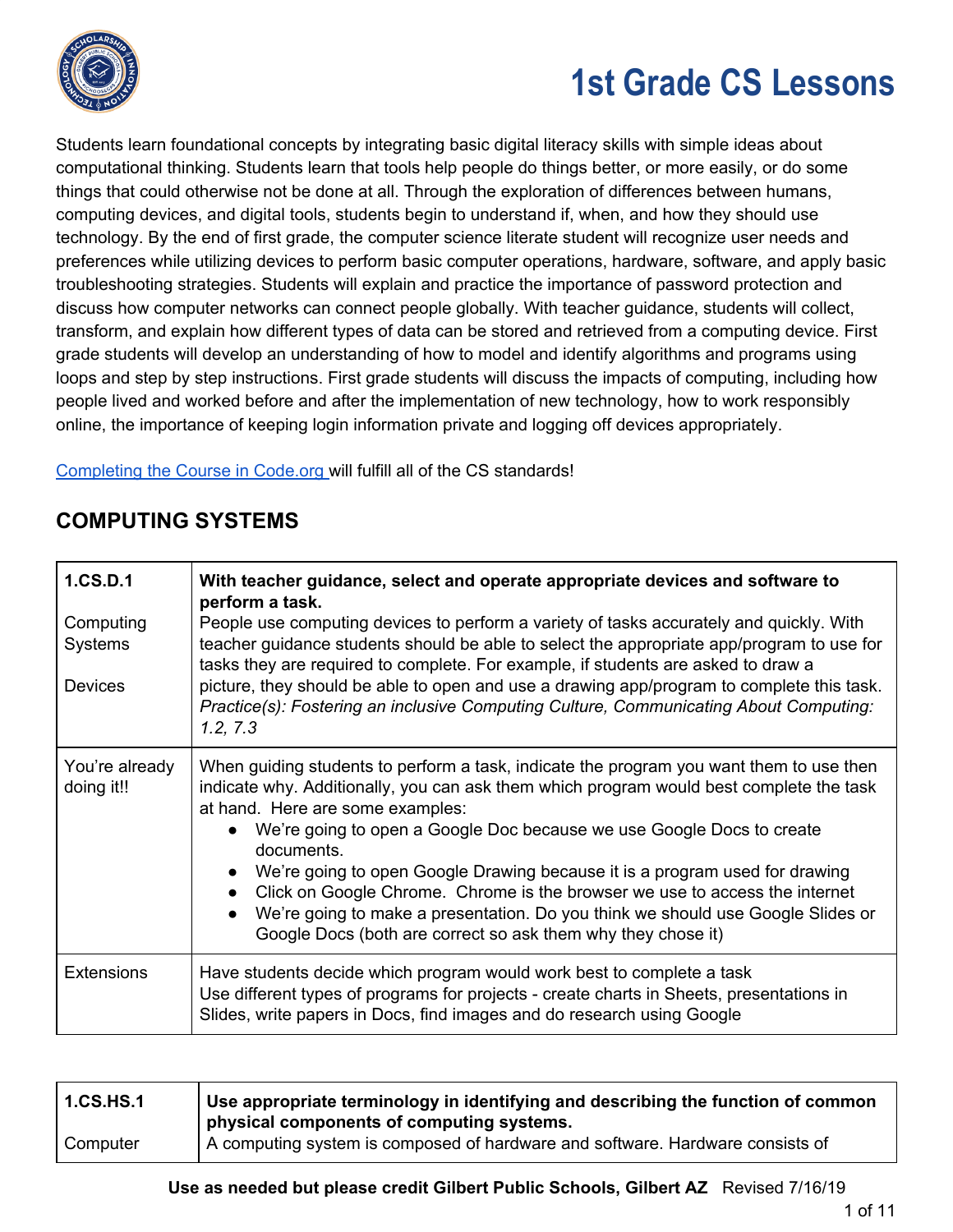

| <b>Systems</b><br>Hardware &<br>Software | physical components. Students should be able to identify and describe the function of<br>external hardware, such as desktop computers, laptop computers, tablet devices,<br>monitors, keyboards, mice, and printers. Students should be able to identify software such<br>as: web browsers, games, etc. Practice(s): Communicating about Computing: 7.2 |
|------------------------------------------|---------------------------------------------------------------------------------------------------------------------------------------------------------------------------------------------------------------------------------------------------------------------------------------------------------------------------------------------------------|
| You're already<br>doing it!!             | The best way to guide students to mastering this standard is to use proper terminology<br>while talking to them about their computers. Include computer terms when they are<br>learning words                                                                                                                                                           |
| <b>Extensions</b>                        | Computer parts lesson plan (from Bloom Into EdTech blog)<br>Computer parts flash cards<br>Computer parts memory game (this picture dictionary could be cut out to make a memory<br>game!)<br><u>Video about computer parts</u> (3:11)<br>Parts of a computer slideshow and game                                                                         |

| 1.CS.T.2<br>Computer<br>Systems<br>Troubleshooting | With teacher guidance, begin to use basic troubleshooting strategies.<br>Students would be able to use simple troubleshooting strategies. For example, turning a<br>device off and on to reboot it, closing and reopening an app, turning on speakers, or<br>plugging in headphones, and then adjusting volume. Practice(s): Testing and Refining<br>Computational Artifacts: 6.2                                                                                                                                                                                                         |
|----------------------------------------------------|-------------------------------------------------------------------------------------------------------------------------------------------------------------------------------------------------------------------------------------------------------------------------------------------------------------------------------------------------------------------------------------------------------------------------------------------------------------------------------------------------------------------------------------------------------------------------------------------|
| You're already<br>doing it!!                       | When a student presents an issue "My ChormeBook isn't working", have them articulate<br>the problem. Have them use descriptive words and appropriate terminology, then discuss<br>possible solutions. For example:<br>Student: My screen is black<br>Teacher: Your monitor is black? Do you think the battery died? Should we plug it in?<br>Student: My game's not working!!<br>Teacher: You're not at the correct website. Maybe we should check to make sure you<br>entered the URL correctly<br>Student: My computer is locked up<br>Teacher: Try restarting it (then show them how!) |
| <b>Extensions</b>                                  | As part of your rotating classroom jobs, include an IT Specialist(Information Technology)<br>assignment. Have this student responsible for making sure the ChromeBooks are<br>plugged in accurately at the end of class. Allow them to be the "expert" that students go<br>to first.<br>Identify experts within the classroom (in groups, at tables, etc.) that students should ask<br>before coming to the teacher for help.                                                                                                                                                             |

## **NETWORKS & THE INTERNET**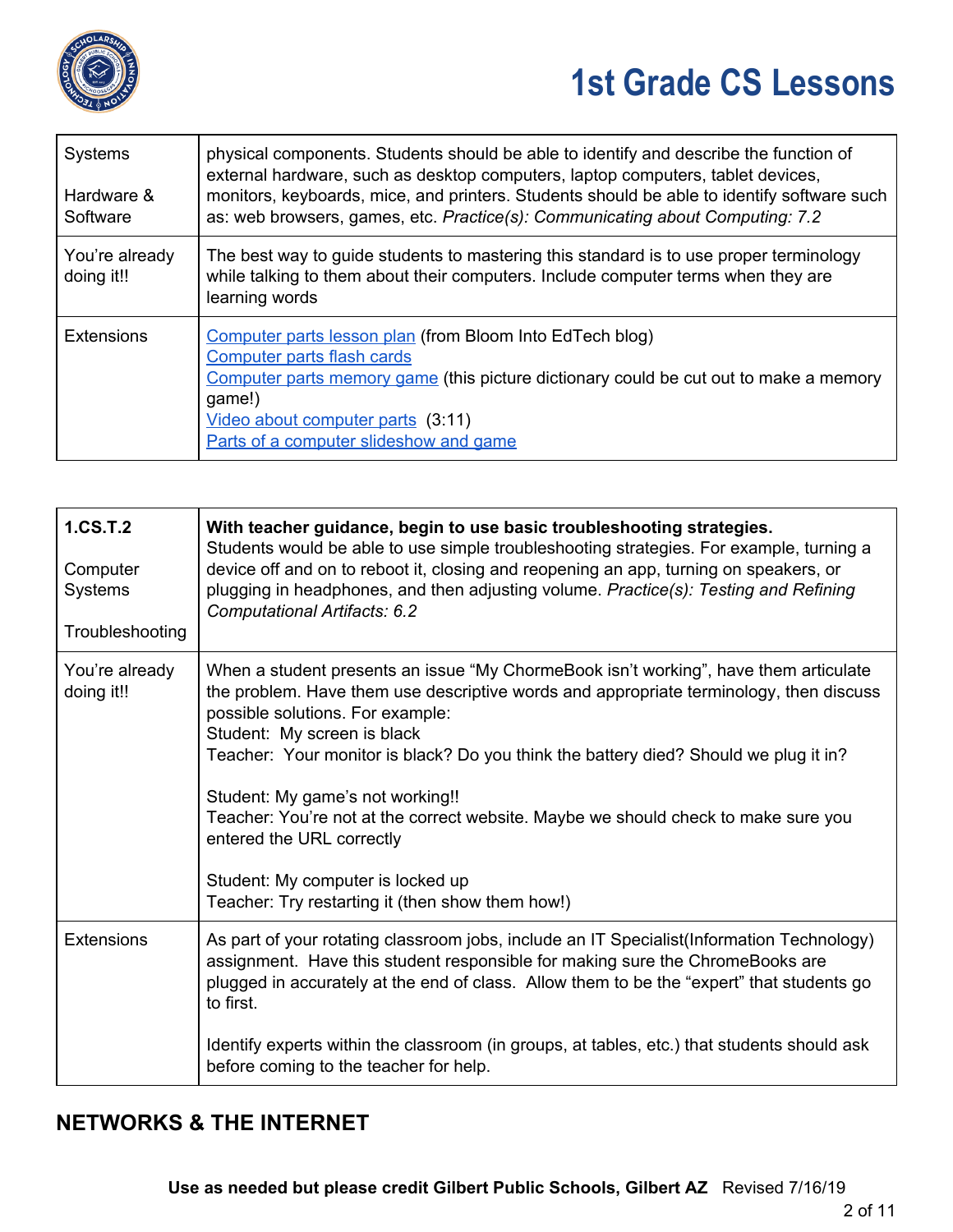

| 1.NI.C.1<br>Networks &<br>Internet<br>Cybersecurity | Explain what passwords are and why we use them to protect personal information<br>(e.g., name, location, phone number, home address) and keep it private.<br>Connecting devices to a network or the Internet provides great benefit, care must be taken<br>to use authentication measures, such as strong passwords, to protect devices and<br>information from unauthorized access. This is an essential first step in learning about<br>cybersecurity. For example, first grade students should be able to accurately enter a<br>password to log on to a program and understand the importance of keeping passwords<br>private in order to protect their personal information. Practice(s): Communicating About<br>Computing: 7.2 |
|-----------------------------------------------------|-------------------------------------------------------------------------------------------------------------------------------------------------------------------------------------------------------------------------------------------------------------------------------------------------------------------------------------------------------------------------------------------------------------------------------------------------------------------------------------------------------------------------------------------------------------------------------------------------------------------------------------------------------------------------------------------------------------------------------------|
| You're already<br>doing it!!                        | Discuss with students why we don't share passwords. Login information should be kept<br>private to protect the documents on your computer. Additionally, it protects you from<br>having someone do something they shouldn't be doing under YOUR name!!<br>Don't allow students to use another student's QR code                                                                                                                                                                                                                                                                                                                                                                                                                     |
| <b>Extensions</b>                                   | Compare passwords to the combination on a bicycle lock!<br>As the year progresses, begin having students login by typing their username and<br>password rather than using the QR Codes. Print their usernames and passwords on the<br>back of their QR Codes so they can practice! Discuss that their passwords include letters<br>and numbers to make it more difficult to steal!<br>Password and Internet Security video (7:50) up until 1:45 is about passwords.<br>Color your password!<br>Password rap video (2:00)                                                                                                                                                                                                            |

| <b>1.NI.NCO.1</b><br>Networks &<br>Internet<br>Cybersecurity | With teacher guidance, students discuss how computer networks can be used to<br>connect people to other people, places, information, and ideas.<br>Small, wireless devices, such as cell phones, communicate with one another through a<br>series of intermediary connection points, such as cellular towers. This coordination among<br>many computing devices allows a person to voice call a friend or video chat with a family<br>member. Details about the connection points are not expected at this level. For example,<br>students will participate in a class discussion about how different networks connect people,<br>places, things and information, such as a phone call to grandma in another state, using<br>Facetime or Skype to connect with a content area expert, connecting devices via<br>Bluetooth, or accessing an online game through Wi-Fi. Practice(s): Communicating About<br>Computing: 7.2 |
|--------------------------------------------------------------|--------------------------------------------------------------------------------------------------------------------------------------------------------------------------------------------------------------------------------------------------------------------------------------------------------------------------------------------------------------------------------------------------------------------------------------------------------------------------------------------------------------------------------------------------------------------------------------------------------------------------------------------------------------------------------------------------------------------------------------------------------------------------------------------------------------------------------------------------------------------------------------------------------------------------|
| You're already<br>doing it!!                                 | When connecting wirelessly to the projector, using the chromebooks with WiFi, etc. explain<br>what you are doing! "I'm going to connect wirelessly to the projector!"<br>Discussions with students about how we are connected with people - phone, video calls,<br>etc.                                                                                                                                                                                                                                                                                                                                                                                                                                                                                                                                                                                                                                                  |
| <b>Extensions</b>                                            | What is the Internet (2:23)                                                                                                                                                                                                                                                                                                                                                                                                                                                                                                                                                                                                                                                                                                                                                                                                                                                                                              |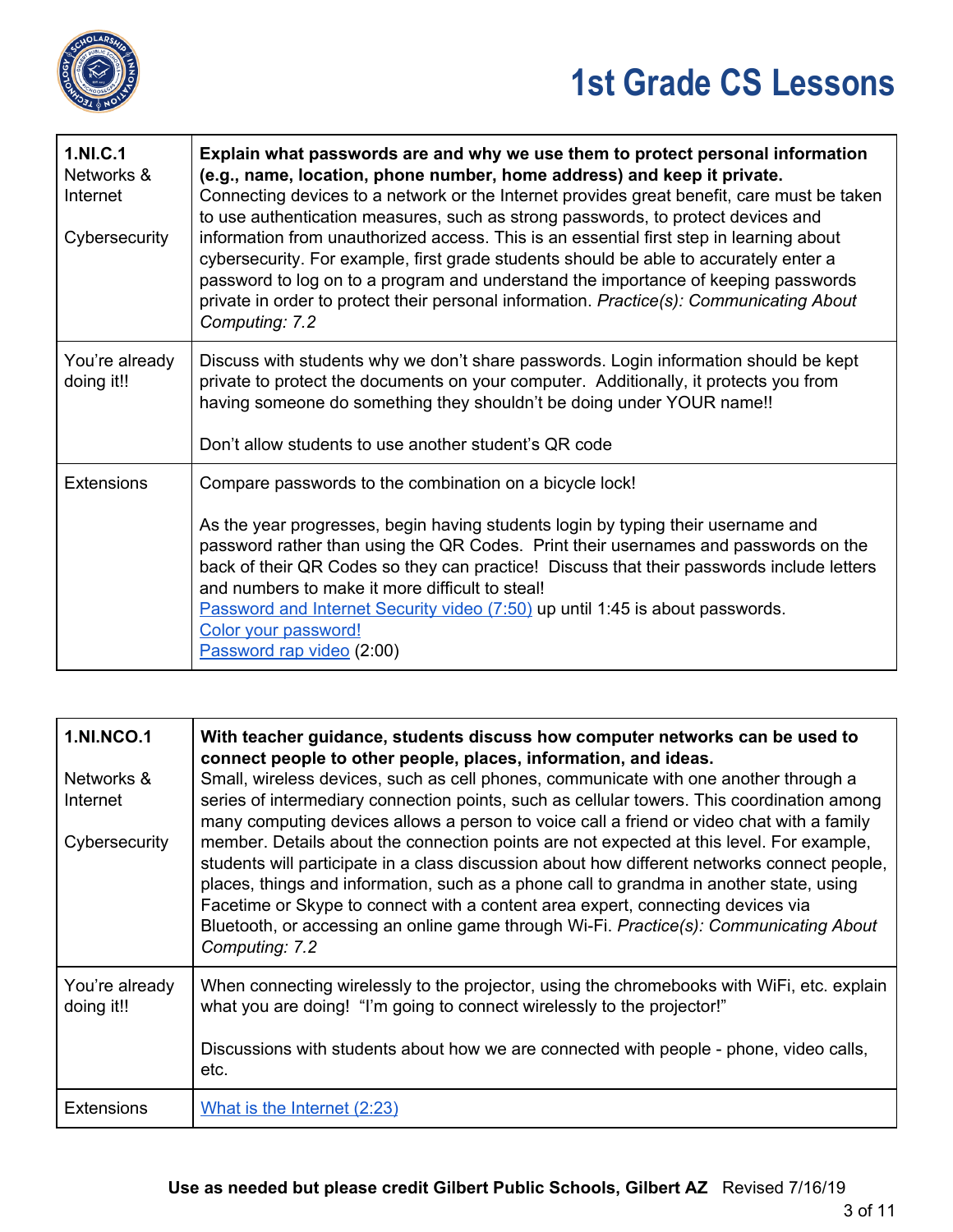

## **DATA & ANALYSIS**

| <b>1.DA.CVT.1</b><br>Data and<br>Analysis<br>Collection<br>Visualization &<br>Transformation | With teacher guidance, collect and transform data using digital devices; Display<br>data for communication in various visual formats.<br>The collection and use of data about the world around them is a routine part of life and<br>influences how people live. Many everyday objects, such as cell phones, digital toys, and<br>cars, can contain tools (such as sensors) and computers to collect and display data from<br>their surroundings. Students could collect data on the weather, such as sunny days versus<br>rainy days, the temperature at the beginning of the school day and end of the school day,<br>or the inches of rain over the course of a storm. Students could count the number of<br>pieces of each color of candy in a bag of candy, such as Skittles or M&Ms. Students could<br>create surveys of things that interest them, such as favorite foods, pets, or TV shows, and<br>collect answers to their surveys from their peers and others. The data collected could then<br>be organized into two or more visualizations, such as a bar graph, pie chart, or pictograph.<br>Practice(s): Communicating About Computing, Developing and Using Abstractions: 7.1,<br>4.2 |
|----------------------------------------------------------------------------------------------|-------------------------------------------------------------------------------------------------------------------------------------------------------------------------------------------------------------------------------------------------------------------------------------------------------------------------------------------------------------------------------------------------------------------------------------------------------------------------------------------------------------------------------------------------------------------------------------------------------------------------------------------------------------------------------------------------------------------------------------------------------------------------------------------------------------------------------------------------------------------------------------------------------------------------------------------------------------------------------------------------------------------------------------------------------------------------------------------------------------------------------------------------------------------------------------------------------|
| You're already<br>doing it!!                                                                 | Counting, sorting and graphing in Math<br>Collecting data in Science<br>Recording reading minutes/log                                                                                                                                                                                                                                                                                                                                                                                                                                                                                                                                                                                                                                                                                                                                                                                                                                                                                                                                                                                                                                                                                                 |
| <b>Extensions</b>                                                                            | Students can create pictographs (abcya.com paint - using the shape, stamp or sticker<br>tools) Or with Google Drawings                                                                                                                                                                                                                                                                                                                                                                                                                                                                                                                                                                                                                                                                                                                                                                                                                                                                                                                                                                                                                                                                                |
|                                                                                              | Enter data in a Google Sheet and create a chart (put a link to the sheet on the teacher<br>directed website and students can easily access it!) make a different sheet for every<br>student to enter their data (example)                                                                                                                                                                                                                                                                                                                                                                                                                                                                                                                                                                                                                                                                                                                                                                                                                                                                                                                                                                             |

| 1.DA.S.1                     | Explain that a variety of data (e.g., music, video, images, and text) can be stored in<br>and retrieved from a computing device.                                                                                                                                                                                            |
|------------------------------|-----------------------------------------------------------------------------------------------------------------------------------------------------------------------------------------------------------------------------------------------------------------------------------------------------------------------------|
| Data &<br>Analysis           | All information stored and processed by a computing device is referred to as data. Data<br>can be images, text documents, audio files, software programs or apps, video files, etc. It<br>can be retrieved, copied, and stored in multiple places. As students use software to                                              |
| Storage                      | complete tasks on a computing device, they will be manipulating data. For example, first<br>graders should be able to retrieve files that they previously created and saved, such as,<br>locating and opening a word processing program they saved the previous day. Practice(s):<br>Developing and Using Abstractions: 4.3 |
| You're already<br>doing it!! | Any time students create, open and reopen documents they are learning that the files<br>created were saved!                                                                                                                                                                                                                 |
|                              | When creating files teach students to NAME THE FILE and create folders to ORGANIZE<br><b>THEIR DRIVE</b> so they can locate files later!                                                                                                                                                                                    |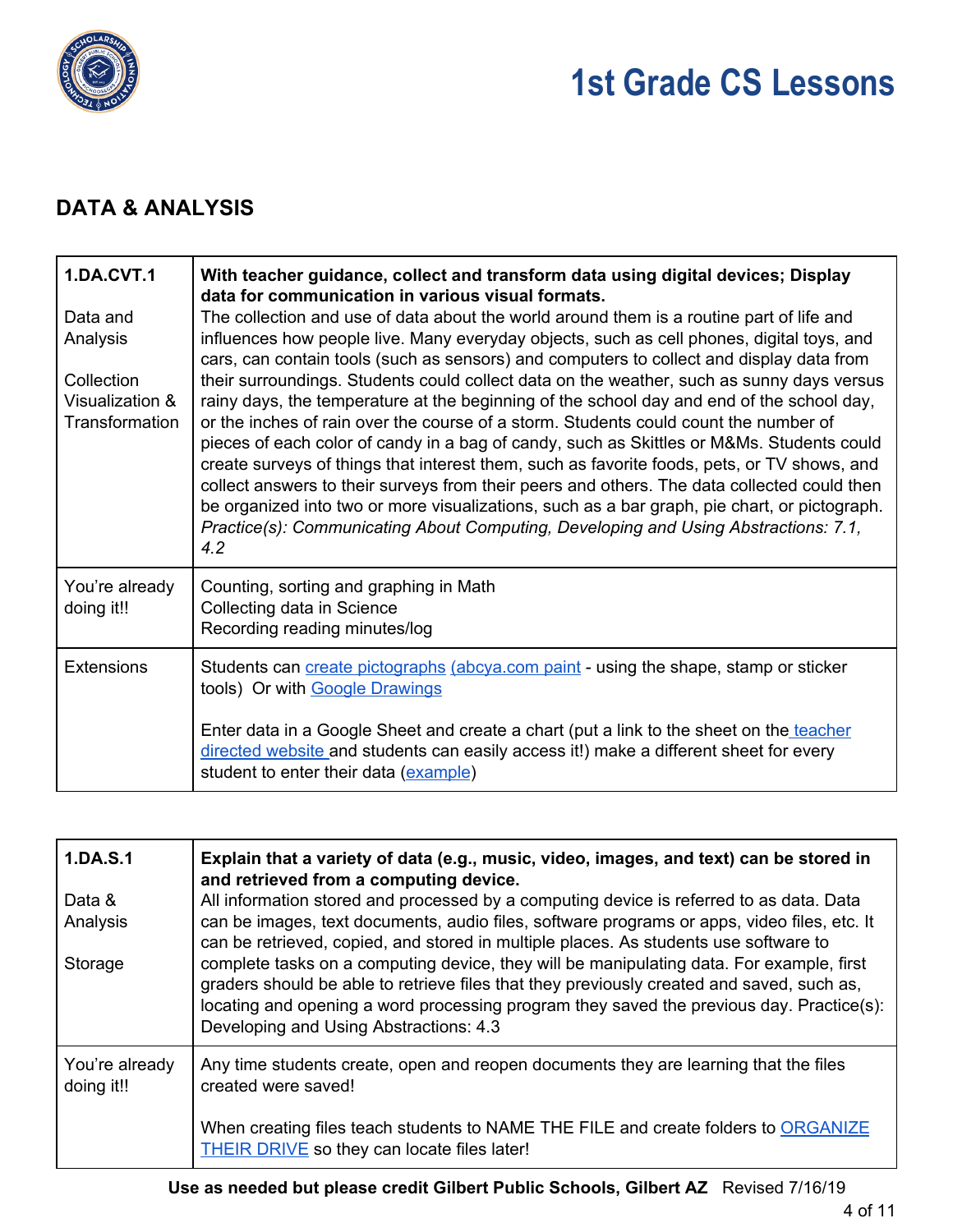

|            | Use the SEARCH bar in Google drive to locate files. Advanced search is also a possibility!                                         |
|------------|------------------------------------------------------------------------------------------------------------------------------------|
| Extensions | Create documents in google Docs and open them again later! You can even create a<br>template document and force a copy like this!! |

| 1.DA.IM.1<br>Data & Analysis<br>Inference &<br><b>Models</b> | Identify patterns in data to make inferences or predictions.<br>Data can be used to make inferences or predictions about the world. Students could<br>analyze a Graph and pie chart of the colors in a bag of candy, identify the patterns for<br>which colors are most and least represented, and then make a prediction as to which<br>colors will have most and least in a new bag of candy. Practice(s): Developing and Using<br>Abstractions: 4.4 |
|--------------------------------------------------------------|--------------------------------------------------------------------------------------------------------------------------------------------------------------------------------------------------------------------------------------------------------------------------------------------------------------------------------------------------------------------------------------------------------------------------------------------------------|
| You're already<br>doing it!!                                 | Analyzing charts (behavior, reading, etc)<br>Graphs in Math / Science<br>Predicting the end of a story<br>Using context clues when reading<br>Goal setting                                                                                                                                                                                                                                                                                             |
| <b>Extensions</b>                                            | Create charts in Google Sheets from data students have collected. Have students<br>compare their charts with each other!<br>Have students enter their reading log data into a premade spreadsheet! (example)                                                                                                                                                                                                                                           |

#### **ALGORITHMS & PROGRAMMING**

| 1.AP.A.1                     | Model daily processes by following algorithms (sets of step-by-step instructions) to<br>complete tasks.                                                                                                                                                  |
|------------------------------|----------------------------------------------------------------------------------------------------------------------------------------------------------------------------------------------------------------------------------------------------------|
| Algorithms &<br>Programming  | Routines, such as morning meeting, clean-up time, and dismissal, are examples of<br>algorithms that are common in many early elementary classrooms. For example, students                                                                                |
| <b>Algorithms</b>            | begin to understand and model daily step-by-step processes, such as brushing teeth,<br>implementing a morning procedure, or following a simple recipe as "algorithms" that lead<br>to an end result. Practice(s): Developing and Using Abstractions: 4.4 |
| You're already<br>doing it!! | Any step by step process that takes place in your classroom is an excellent opportunity to<br>talk about altorighms and what happens if one step is missed or miscommunicated?                                                                           |
|                              | Clapping to get their attention! When I clap, you clap! This is an if/then command!<br>Math problems need to be completed in a specific order                                                                                                            |
|                              | Writing conventions (capital letters, periods)<br>Following a set of directions to complete a task<br>Sorting things in alpha order                                                                                                                      |
|                              | Discussing recipes<br>Any repetitive task                                                                                                                                                                                                                |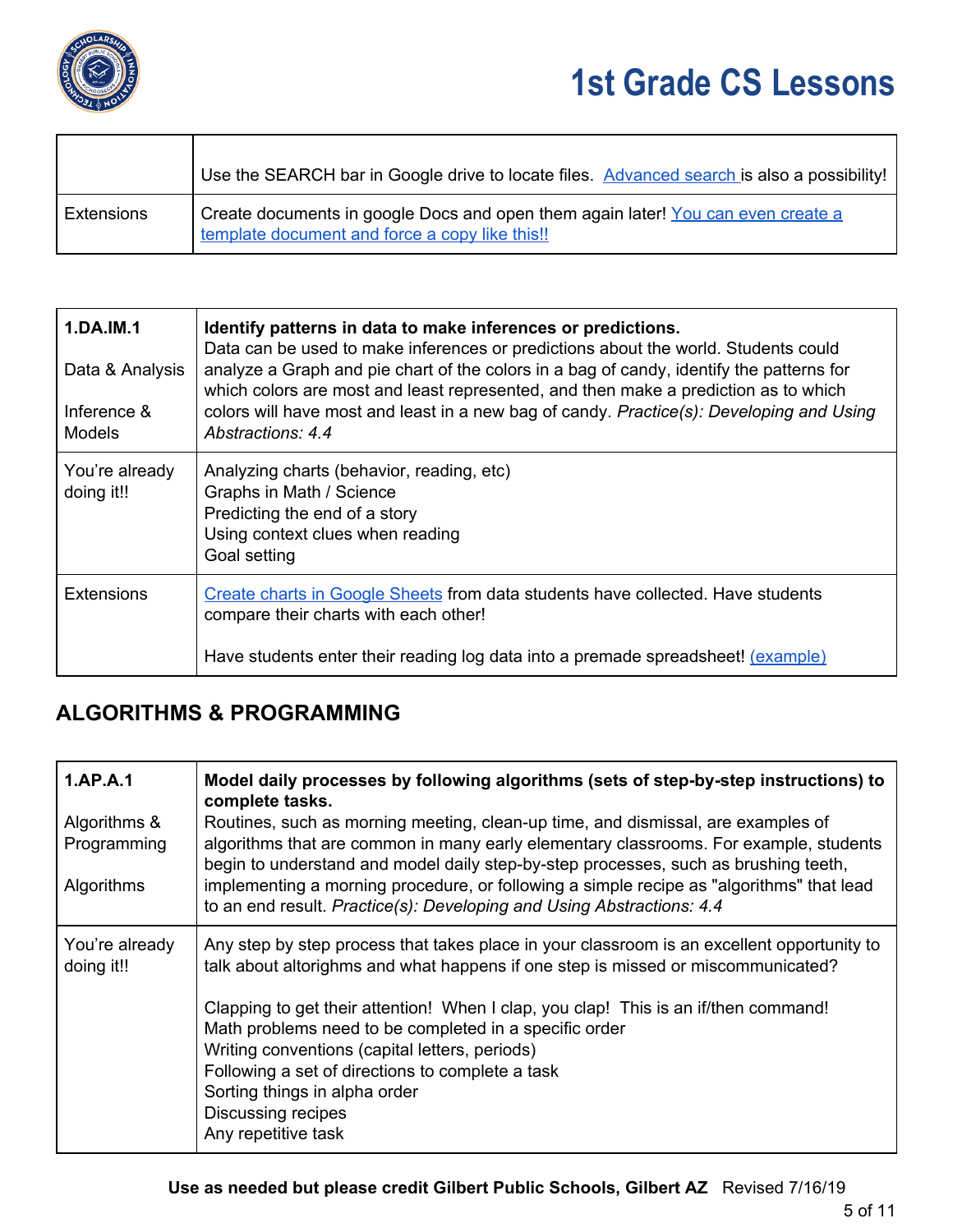

| <b>Extensions</b> | Create step by step instructions to complete a simple task                              |
|-------------------|-----------------------------------------------------------------------------------------|
|                   | Happy Maps - code.org unplugged                                                         |
|                   | Code.org Course A (this has a series of lessons that students can navigate. It includes |
|                   | videos and unplugged activities as well as coding!)                                     |
|                   | <b>Explain algorithms to kids (tynker.com)</b>                                          |
|                   | Paper Airplane activity (code.org)                                                      |
|                   | Plant a seed activity (code.org)                                                        |
|                   |                                                                                         |

| 1.AP.V.1<br>Algorithms &<br>Programming<br>Variables | Model the way programs store and manipulate data by using numbers or other<br>symbols to represent information.<br>Information in the real world can be represented in computer programs. Students could<br>use thumbs up/down as representations of yes/no, use arrows when writing algorithms to<br>represent direction, or encode and decode words using numbers, pictographs, or other<br>symbols to represent letters or words. Practice(s): Developing and Using Abstractions: 4.3 |
|------------------------------------------------------|------------------------------------------------------------------------------------------------------------------------------------------------------------------------------------------------------------------------------------------------------------------------------------------------------------------------------------------------------------------------------------------------------------------------------------------------------------------------------------------|
| You're already<br>doing it!!                         | Decoding words in language arts<br>Following arrows in directions<br>Colors to represent the noise level<br>Hand signals to identify different actions they want to take (bathroom, drink, sharpen<br>pencil, etc.)<br>Hand signals to identify understanding - thumbs up/down, fist to five, etc.                                                                                                                                                                                       |
| <b>Extensions</b>                                    | <b>Happy Maps - code.org unplugged</b><br><b>Binary Bracelets - code.org unplugged</b><br>Navigate a maze using arrows - set a maze on the floor and hold up arrows for them to<br>navigate<br><u>The Big Event - code.org unplugged</u><br>Use emojis to tell a story                                                                                                                                                                                                                   |

| 1.AP.C.1       | Identify programs with sequences and simple loops, to express ideas or address a<br>problem.                                                                                                                                                                                                                                                                                                                                                                                                                                                                                                                                                                                                                                             |
|----------------|------------------------------------------------------------------------------------------------------------------------------------------------------------------------------------------------------------------------------------------------------------------------------------------------------------------------------------------------------------------------------------------------------------------------------------------------------------------------------------------------------------------------------------------------------------------------------------------------------------------------------------------------------------------------------------------------------------------------------------------|
| Algorithms &   | Programming is used as a tool to create products that reflect a wide range of interests.                                                                                                                                                                                                                                                                                                                                                                                                                                                                                                                                                                                                                                                 |
| Programming    | Control structures specify the order in which instructions are executed within a program.<br>Computers follow instructions literally. Sequences are the order of instructions in a                                                                                                                                                                                                                                                                                                                                                                                                                                                                                                                                                       |
| Control        | program. For example, sequences of instructions include steps for drawing a shape or<br>moving a character across the screen. If the commands to program a robot are not in the<br>correct order, the robot will not complete the task desired. Loops allow for the repetition<br>of a sequence of code multiple times. For example, in a program to show the life cycle of a<br>butterfly, a loop could be combined with move commands to allow continual but controlled<br>movement of the character. For example, first grade students independently identify loops<br>and sequences in songs, rhymes, and games, such as the song B-I-N-G-O or the game<br>Red Light/Green Light. Practice(s): Creating Computational Artifacts: 5.1 |
| You're already | Any time you tell students to "continue until" it is a loop! (musical chairs!!)                                                                                                                                                                                                                                                                                                                                                                                                                                                                                                                                                                                                                                                          |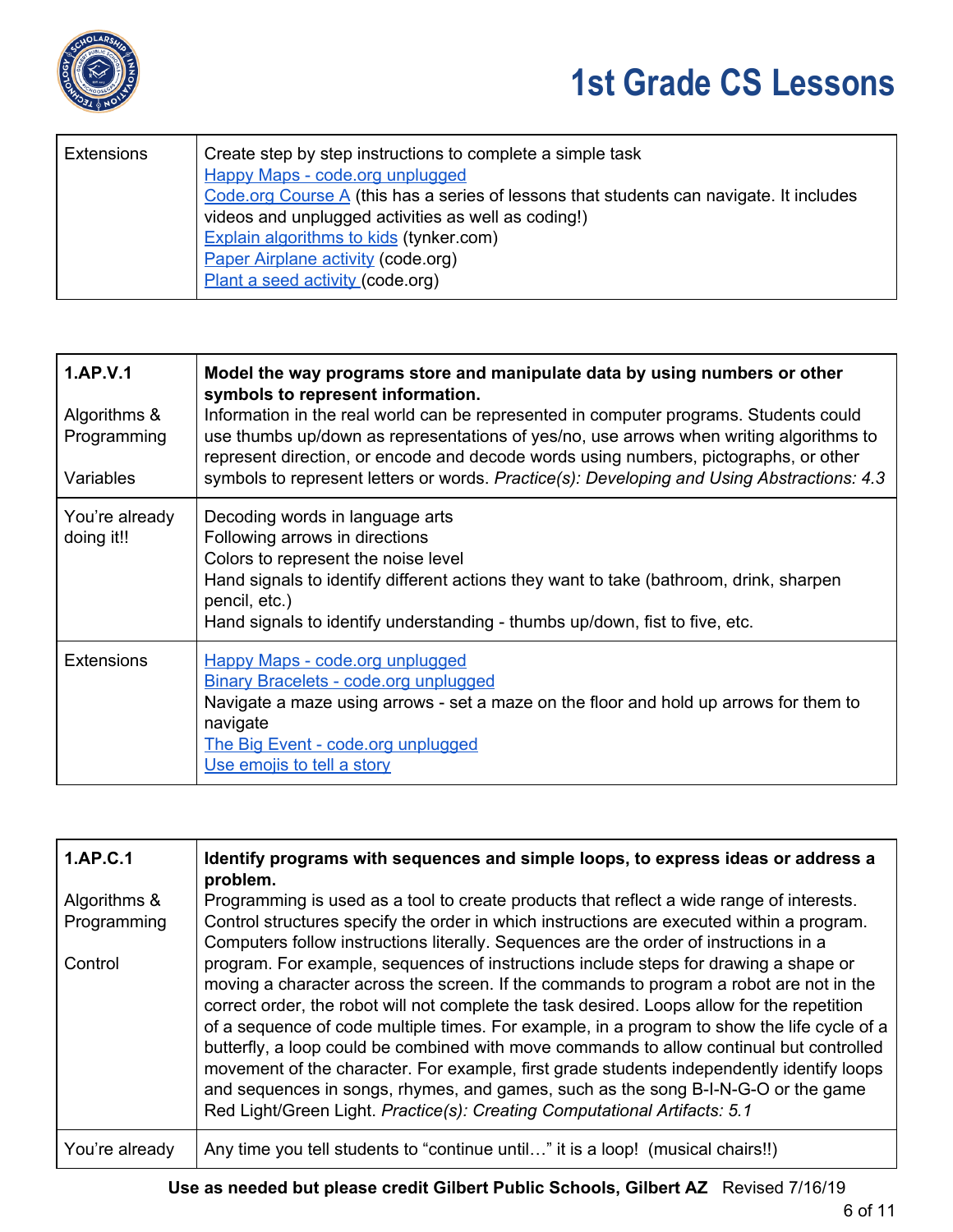

| doing it!!        | Giving step by step instructions that must be done in order - sequences!<br>Timelines in social studies<br><b>Experiments in Science</b>                                       |
|-------------------|--------------------------------------------------------------------------------------------------------------------------------------------------------------------------------|
| <b>Extensions</b> | Code.org Course $\overline{A}$ (this has multiple activities that students can navigate)<br>Happy Loops - code.org unplugged<br>Have students give commands to navigate a maze |

| 1.AP.M.1<br>Algorithms &<br>Programming<br>Modularity | Solve a problem by breaking it down into smaller parts.<br>Decomposition is the act of breaking down tasks into simpler tasks. For example,<br>Students could break down the steps needed to make a peanut butter and jelly sandwich,<br>to brush their teeth, to draw a shape, to move a character across the screen, or to solve a<br>level of a coding app. Practice(s): Recognizing and Defining Computational Problems: 3.1 |
|-------------------------------------------------------|----------------------------------------------------------------------------------------------------------------------------------------------------------------------------------------------------------------------------------------------------------------------------------------------------------------------------------------------------------------------------------------------------------------------------------|
| You're already<br>doing it!!                          | Decoding words by sound<br>Step by step instructions in anything<br>Completing a jigsaw or any other type of puzzle                                                                                                                                                                                                                                                                                                              |
| Extensions                                            | Code.org Course $\overline{A}$ (this has multiple activities that students can navigate)<br>Here's an explanation of modularity and CS (not necessarily for students - maybe too<br>advanced but a way to wrap your own head around it!)                                                                                                                                                                                         |

| 1.AP.PD.1                    | With teacher assistance identify plans that describe a program's sequence of<br>events, goals, and expected outcomes.                                                                                                                                                                                                                    |
|------------------------------|------------------------------------------------------------------------------------------------------------------------------------------------------------------------------------------------------------------------------------------------------------------------------------------------------------------------------------------|
| Algorithms &<br>Programming  | Programming is used as a tool to create products that reflect a wide range of interests,<br>such as video games, interactive art projects, and digital stories. Students could create a<br>planning document, such as a story map, a storyboard, or a sequential graphic organizer,                                                      |
| Programming<br>Development   | to illustrate what their end product will do. Students at this stage may complete the<br>planning process with help from their teachers. For example, students create a comic strip<br>with at least 3 panels showing the sequence of a story. Practice(s): Creating<br>Computational Artifacts, Communicating About Computing: 5.3, 7.1 |
| You're already<br>doing it!! | <b>Thinking maps</b><br>Goal setting                                                                                                                                                                                                                                                                                                     |
| <b>Extensions</b>            | Programming in code.org with angry birds!<br>Great computational thinking game that ties with Math!                                                                                                                                                                                                                                      |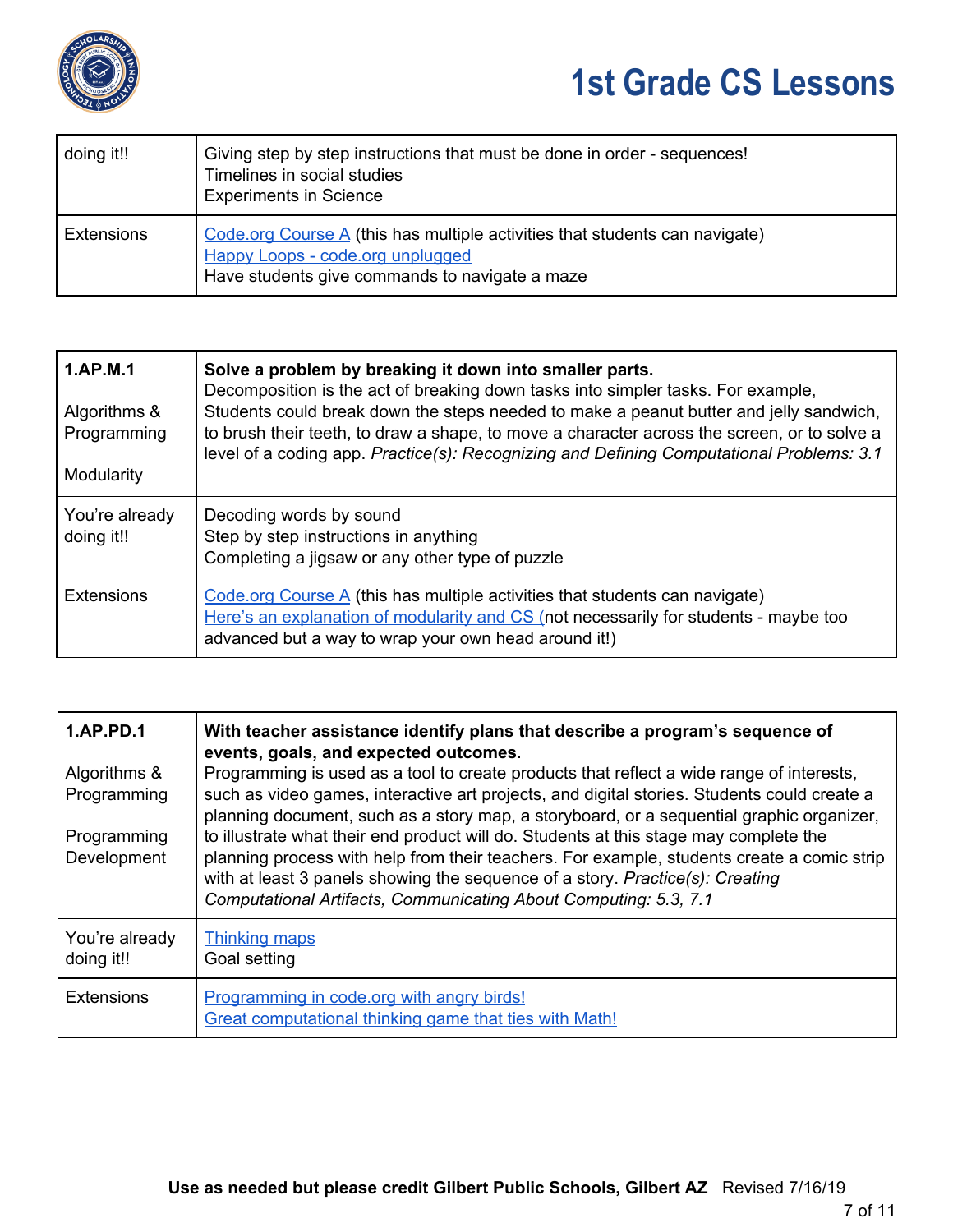

| <b>1.AP.PD.2</b><br>Algorithms &<br>Programming<br>Programming<br>Development | With teacher assistance, give attribution (credit) when using the ideas and<br>creations of others while developing programs.<br>Using computers comes with a level of responsibility. Students should credit artifacts that<br>were created by others, such as pictures, music, and code. Credit could be given orally, if<br>presenting their work to the class, or in writing or orally, if sharing work on a class blog<br>or website. Proper attribution at this stage does not require a formal citation, such as in a<br>bibliography or works cited document. Practice(s): Communicating About Computing: 7.3 |
|-------------------------------------------------------------------------------|-----------------------------------------------------------------------------------------------------------------------------------------------------------------------------------------------------------------------------------------------------------------------------------------------------------------------------------------------------------------------------------------------------------------------------------------------------------------------------------------------------------------------------------------------------------------------------------------------------------------------|
| You're already<br>doing it!!                                                  | Discussing the author of a book or a piece of art<br>Students putting their name on their paper - gives THEM credit!<br>Not stealing other people's work<br>Having students identify where they got information (which book, website, person, etc.)                                                                                                                                                                                                                                                                                                                                                                   |
| <b>Extensions</b>                                                             | Here's a good article about copyright and talking to kids about it.<br>Citations for elementary (video and resources!)                                                                                                                                                                                                                                                                                                                                                                                                                                                                                                |

| 1.AP.PD.3<br>Algorithms &<br>Programming<br>Programming<br>Development | With teacher assistance, debug (identify and fix) errors in an algorithm or program<br>that includes sequences and simple loops.<br>Algorithms or programs may not always work correctly. Students should be able to use<br>various strategies, such as changing the sequence of the steps, following the algorithm in<br>a step-by-step manner, or trial and error to fix problems in algorithms and programs.<br>For example, first graders should be able to identify and fix incorrect order in a series of<br>events, placing them in the correct order, such as washing dishes at home. When the<br>steps repeat, a loop is created. Practice(s): Testing and Refining Computational Artifacts:<br>6.3 |
|------------------------------------------------------------------------|--------------------------------------------------------------------------------------------------------------------------------------------------------------------------------------------------------------------------------------------------------------------------------------------------------------------------------------------------------------------------------------------------------------------------------------------------------------------------------------------------------------------------------------------------------------------------------------------------------------------------------------------------------------------------------------------------------------|
| You're already<br>doing it!!                                           | Correcting work (math problems, language arts, etc.) / test corrections<br>Alphabetize<br>Numerical order                                                                                                                                                                                                                                                                                                                                                                                                                                                                                                                                                                                                    |
| <b>Extensions</b>                                                      | Unspotted Bugs code.org unplugged<br>Sequence game online!                                                                                                                                                                                                                                                                                                                                                                                                                                                                                                                                                                                                                                                   |

| <b>1.AP.PD.4</b>             | Using correct terminology, describe steps taken and choices made during program<br>development.                                                                                                                                                                 |
|------------------------------|-----------------------------------------------------------------------------------------------------------------------------------------------------------------------------------------------------------------------------------------------------------------|
| Algorithms &                 | At this stage, students should be able to talk or write about the goals and expected                                                                                                                                                                            |
| Programming                  | outcomes of the instructions they develop and the choices that they made when<br>developing their instructions. This could be done using coding journals, discussions with a                                                                                    |
| Programming<br>Development   | teacher, class presentations, or classroom blogs. For example, first grade students do a<br>class presentation sharing the process, choices they made, and outcomes for a fictitious<br>product they developed. Practice(s): Communicating About Computing: 7.2 |
| You're already<br>doing it!! | Solving and correcting math problems<br>Asking "how did you come up with that answer?"                                                                                                                                                                          |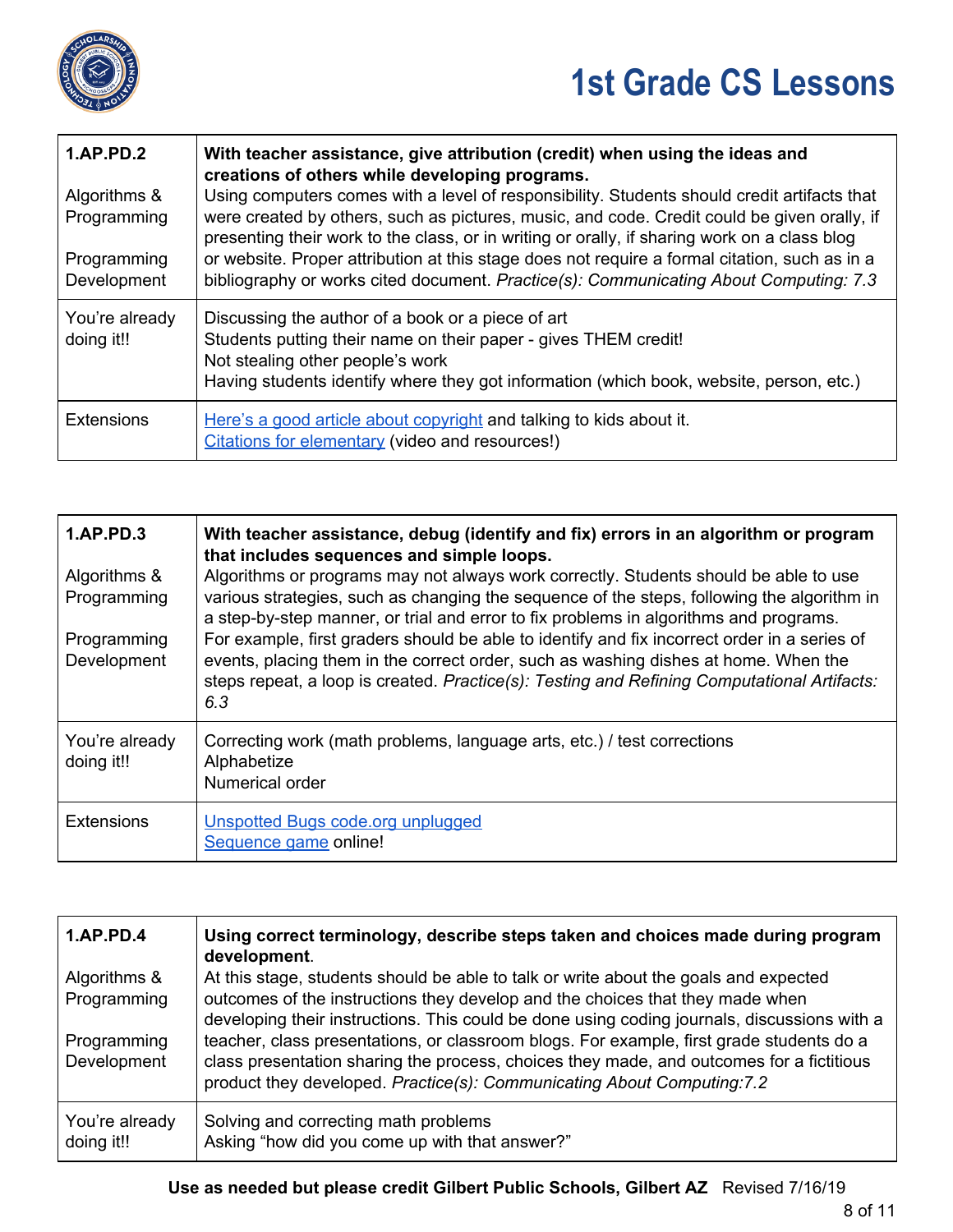

|            | Describing steps taken to complete a task |
|------------|-------------------------------------------|
| Extensions | Coding in Scratch Jr.                     |

### **IMPACTS OF COMPUTING**

| 1.IC.C.1<br>Impacts of<br>Computing<br>Culture | Discuss how people live and work before and after the implementation or adoption<br>of new computing technology.<br>Computing technology has positively and negatively changed the way people live and<br>work. In the past, if students wanted to read about a topic, they needed access to a library<br>to find a book about it. Today, students can view and read information on the Internet<br>about a topic or they can download e-books about it directly to a device. Such information<br>may be available in more than one language and could be read to a student, allowing for<br>great accessibility. Practice(s): Communicating About Computing: 7.1 |
|------------------------------------------------|-------------------------------------------------------------------------------------------------------------------------------------------------------------------------------------------------------------------------------------------------------------------------------------------------------------------------------------------------------------------------------------------------------------------------------------------------------------------------------------------------------------------------------------------------------------------------------------------------------------------------------------------------------------------|
| You're already<br>doing it!!                   | History and social studies<br>Changes in technology<br>Current events                                                                                                                                                                                                                                                                                                                                                                                                                                                                                                                                                                                             |
| <b>Extensions</b>                              | Show examples of the evolution of different technology - phones, computers, cameras,<br>etc.<br>Discuss advantages and disadvantages of old and new technology                                                                                                                                                                                                                                                                                                                                                                                                                                                                                                    |
|                                                | Kids react to old computers video (7:41)                                                                                                                                                                                                                                                                                                                                                                                                                                                                                                                                                                                                                          |

| 1.IC.SI.1                     | Work respectfully and responsibly with others online.<br>Online communication facilitates positive interactions, such as sharing ideas with many                                                                                                                                                                                                                                                                                                                                                                                                                |
|-------------------------------|-----------------------------------------------------------------------------------------------------------------------------------------------------------------------------------------------------------------------------------------------------------------------------------------------------------------------------------------------------------------------------------------------------------------------------------------------------------------------------------------------------------------------------------------------------------------|
| Impacts of<br>Computing       | people, but the public and anonymous nature of online communication also allows<br>intimidating and inappropriate behavior in the form of cyberbullying. Students could share<br>their work on blogs or in other collaborative spaces online, taking care to avoid sharing                                                                                                                                                                                                                                                                                      |
| Social<br><b>Interactions</b> | information that is inappropriate or that could personally identify them to others. Students<br>could provide feedback to others on their work in a kind and respectful manner. They<br>should tell an adult if others are sharing things they should not share or are treating others<br>in an unkind or disrespectful manner on online. Privacy should be considered when<br>posting information online: such information can persist for a long time and be accessed<br>by others, even unintended viewers. Practice(s): Collaborating Around Computing: 2.1 |
| You're already<br>doing it!!  | <b>Behavior expectations</b><br>Anti-bullying discussions                                                                                                                                                                                                                                                                                                                                                                                                                                                                                                       |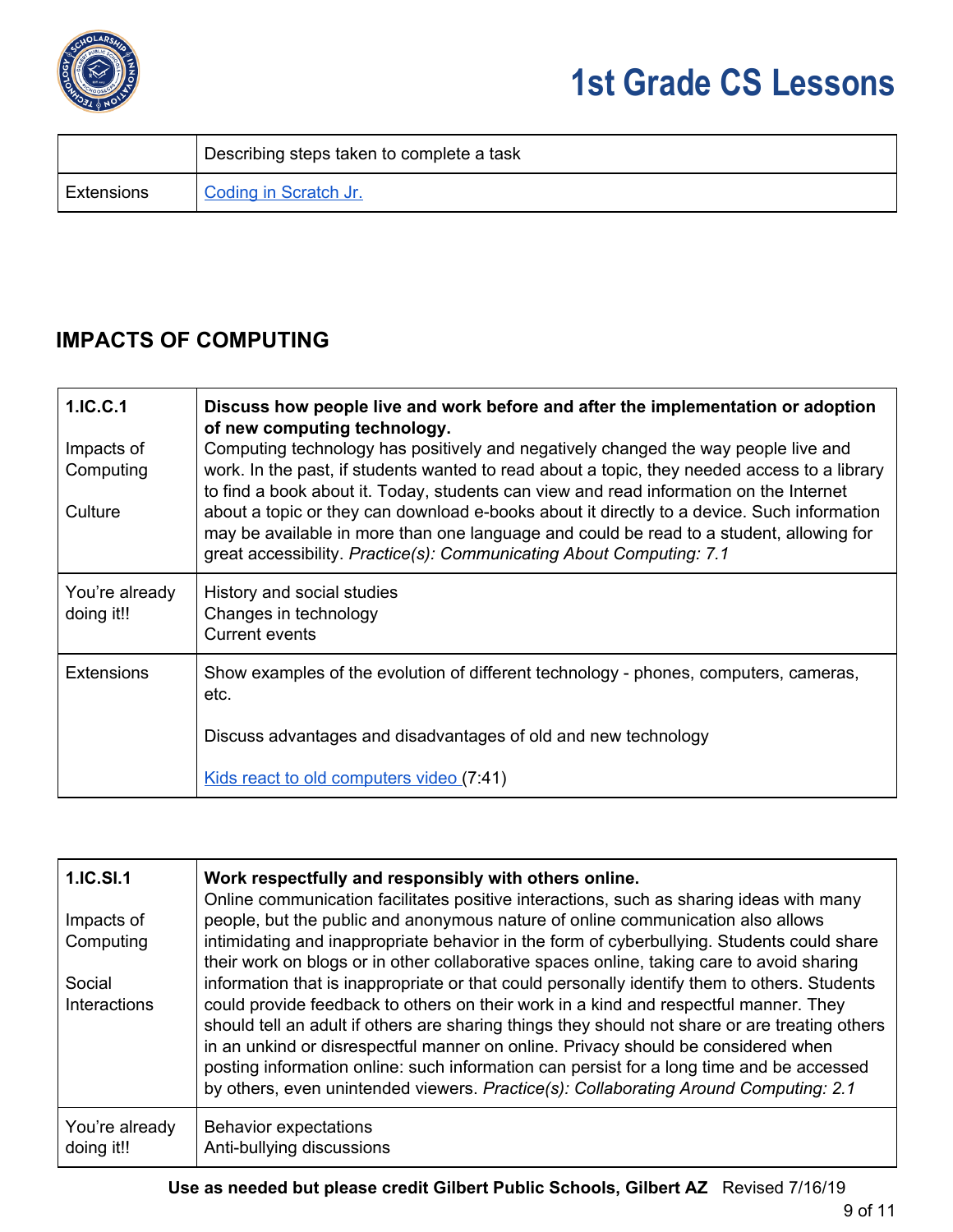

| Extensions | Know the Rule video (1:53)          |
|------------|-------------------------------------|
|            | Use Your Netsmartz video (2:27)     |
|            | What is Personal Information (2:41) |

| <b>1.IC.SLE.1</b><br>Impacts of<br>Computing<br>Safety, Law &<br><b>Ethics</b> | Keep login information private, and log off devices appropriately.<br>Using computers comes with a level of responsibility, such as not sharing login<br>information, keeping passwords private, and logging off when finished. Rules guiding<br>personal interactions in the world, apply to online environments as well. For example,<br>students routinely practice logging in and logging out of online resources to protect their<br>personal information. Students should also commit to interacting with only those they<br>know in person in online environments. Practice(s): Communicating About Computing: 7.2 |
|--------------------------------------------------------------------------------|---------------------------------------------------------------------------------------------------------------------------------------------------------------------------------------------------------------------------------------------------------------------------------------------------------------------------------------------------------------------------------------------------------------------------------------------------------------------------------------------------------------------------------------------------------------------------------------------------------------------------|
| You're already<br>doing it!!                                                   | Inform students that they need to log on and off to prevent others from using the computer<br>under their log in. Because it saves files, etc.                                                                                                                                                                                                                                                                                                                                                                                                                                                                            |
|                                                                                | Reminding students the importance of keeping passwords private so others can't access<br>your information online.                                                                                                                                                                                                                                                                                                                                                                                                                                                                                                         |
| <b>Extensions</b>                                                              | Password rap video (2:00)<br>NetSafe Tell an Adult video (2:02)<br>Understanding Online "Friends" video (2:12)                                                                                                                                                                                                                                                                                                                                                                                                                                                                                                            |

### **TIPS and TRICKS**

AZ CS [Standards](https://cms.azed.gov/home/GetDocumentFile?id=5bd8a46a1dcb250944216fea) Full document

[Computational](https://computationalthinkingcourse.withgoogle.com/course) Thinking for Educators course offered by Google! This is a free self paced offering by Google to introduce teachers to delivering computational thinking lessons to their students of all ages!

The core of Computer Science is really computational thinking! You do this with your students all day every day!! An excellent way of getting your students to think like computer scientists is to speak to them about how your everyday routines relate to computer science!

High School Standards are to be acquired throughout the 4 years of high school and all teachers are responsible for doing their part! Not all standards will fit into your curriculum but identify ways you may already be teaching them!

Notice that none of these standards refer to a specific program or app! They are written to develop computational thinkers! So, keep doing what you're doing but help them make the connections to computer science through your discussions!

### **USEFUL WEBSITES AND RESOURCES**

[Computer](https://curriculum.code.org/csp-18/) Science Principles - An entire course offered by Code.org for High School